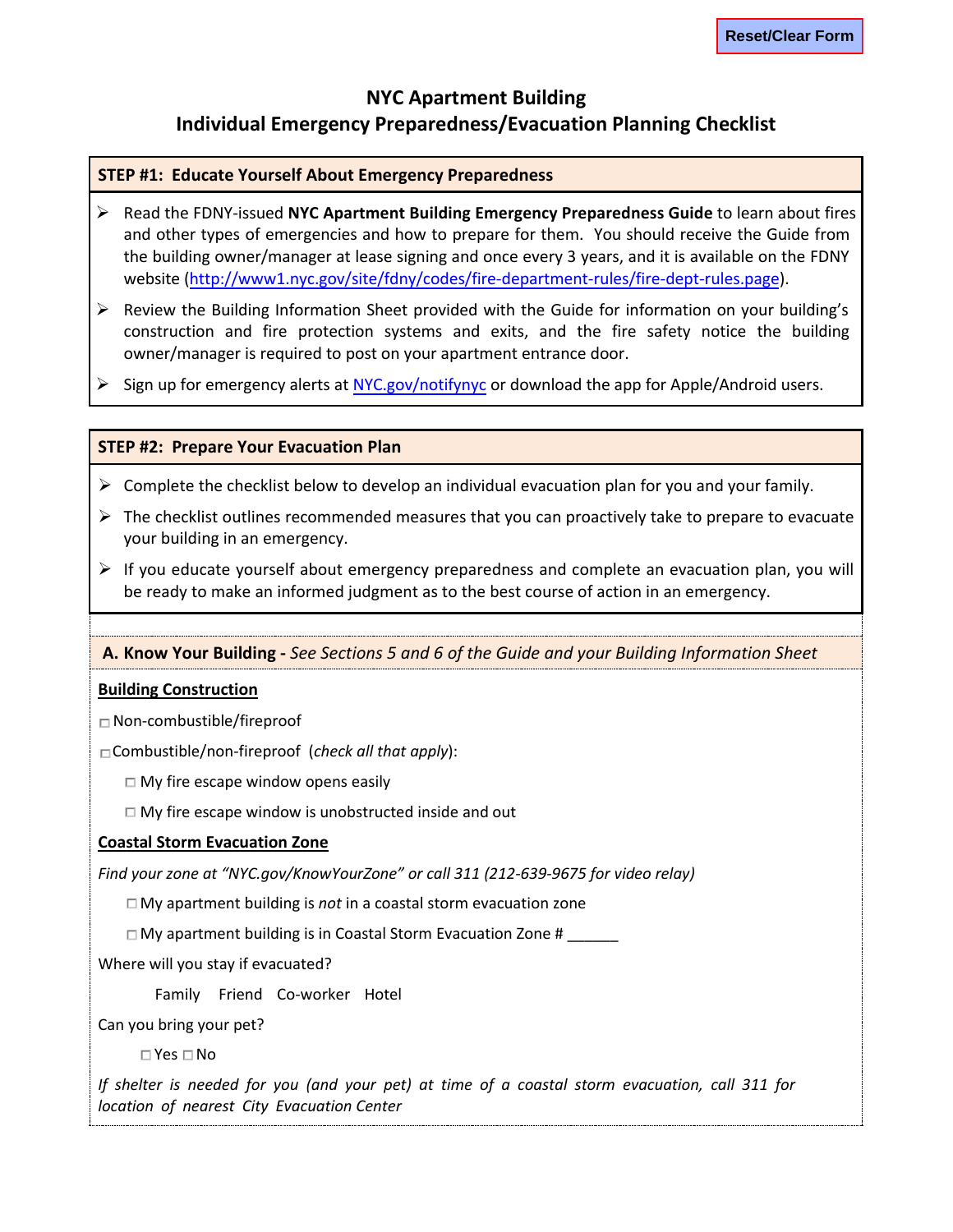#### **Building Notifications**

**□** Yes, my building has a plan to notify residents if there is an emergency in the building. They will use the following (*check all that apply*):

□ Intercom □ Telephone □ Email □ Text □ Other: \_\_\_\_\_\_\_\_\_\_\_\_\_\_\_\_\_\_\_\_\_\_\_\_\_\_\_\_\_\_\_\_\_\_

□ No, there is no method for notification (*Discuss setting up one with your neighbors and the owner)*

Contact name for building staff or management in an emergency: \_\_\_\_\_\_\_\_\_\_\_\_\_\_\_\_\_

Telephone #: \_\_\_\_\_\_\_\_\_\_\_\_\_\_\_\_\_\_\_\_\_\_\_\_\_\_\_\_\_ Email: \_\_\_\_\_\_\_\_\_\_\_\_\_\_\_\_\_\_\_\_\_\_\_\_\_\_\_\_\_\_

# **Safely Exiting the Building**

**□** I know where all stairwells and building exits are located.

**□** I have practiced evacuating the building using all exits and have asked for an orientation from the building if I am unsure of where they are located.

**□** The stairwell and my apartment doors are self-closing to contain the fire and limit the spread of smoke.

**□** Corridors, stairwells, and street-level exits are all free of obstructions.

### **B. Prepare Your Household and Apartment** *- See Sections 1 and 4 of the Guide*

#### **Smoke and Carbon Monoxide Alarms**

In my apartment:

**□** I have working smoke and carbon monoxide alarms

**□** Yes, everyone in the apartment will hear the alarm

**□** No, some household members are deaf or hard of hearing (c*onsider installing a visual/ sensory alarm)*

Yes, everyone in my household is prepared to immediately evacuate and call 911 if the carbon monoxide alarm sounds or if there is a smell inside the apartment of gas or other hazardous material

*See ABCs of Housing Guide at NYC.gov/HPD for information about tenant/landlord responsibilities, including alarms and detectors*

### **Connecting with First Responders/Reuniting with Family Members**

We have pre-written messages that family members with communication barriers can show emergency staff.

Family members will meet at this location if evacuated (*choose a convenient place known to all family members, a safe distance away from your building, where it will be easy to find each other)*:

Family members will call the following person outside NYC to check-in if separated:

Name: \_\_\_\_\_\_\_\_\_\_\_\_\_\_\_\_\_\_\_\_\_\_\_\_\_\_\_\_\_\_\_\_\_\_\_ Telephone: \_\_\_\_\_\_\_\_\_\_\_\_\_\_\_\_\_\_\_\_\_\_\_\_\_\_\_\_\_

**C. When and How to Shelter In Place** (Staying in your apartment) *– See Sections 1 and 6 of the Guide*

\_\_\_\_\_\_\_\_\_\_\_\_\_\_\_\_\_\_\_\_\_\_\_\_\_\_\_\_\_\_\_\_\_\_\_\_\_\_\_\_\_\_\_\_\_\_\_\_\_\_\_\_\_\_\_\_\_\_\_\_\_\_\_\_\_\_\_\_\_\_\_\_\_\_\_\_\_\_\_

I understand that (*check after reading the below items*):

**□** If I live in a fireproof building, and the fire is not in my apartment and there is no immediate danger, it is safer to stay inside my apartment and call 911.

**□** If there is a dangerous condition outside my building (such as a hazardous material release), it is generally safer to stay in my apartment, call 911, close all vents and windows, and monitor NotifyNYC.

As a last resort, if I am unable to evacuate, I will retreat to the safest area away from the danger (apartment, a neighbor, area of rescue assistance or stairwell) and call 911 to report my situation.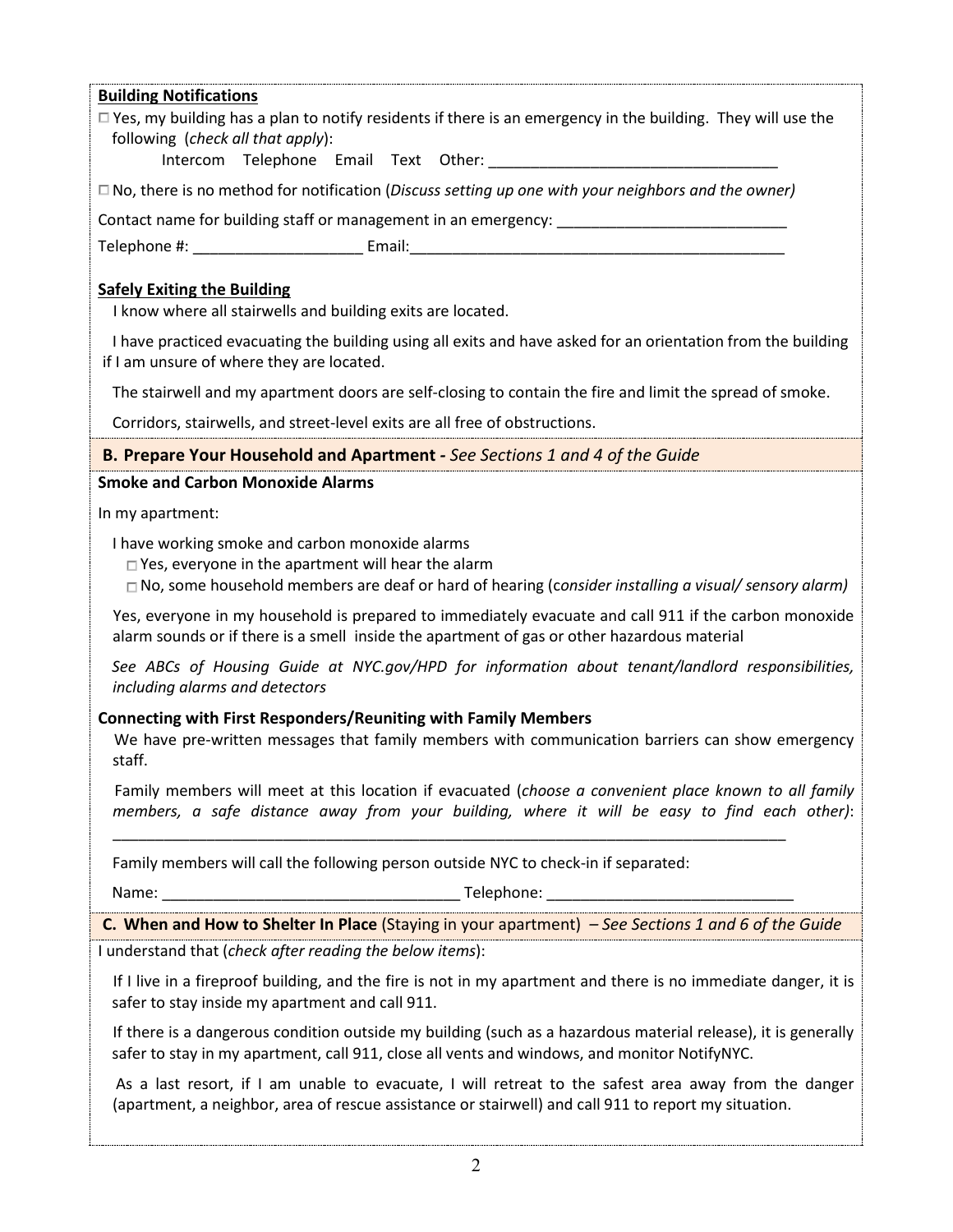# **Advanced Preparation For Sheltering In Place** (*check all that apply*)

**□** I keep my cellphone charged and/or have a battery-powered radio to get updates for when I cannot leave my building.

**□** I have sheets or towels that can be soaked in water and placed under doors to block smoke from entering. I have duct tape to block smoke or airborne chemicals from entering any vents, windows or doors.

# **D. Assistance Evacuating The Building -***See Sections 2 and 7 of the Guide*

The following section will help you to determine if you may need to plan for assistance evacuating the building *(check all that apply):*

### **Do I Need Assistance?**

**□** I use a wheelchair, scooter, crutches walker or other mobility/health issues and rely on an elevator to exit the building.

**□** I cannot hear building alarms or announcements.

**□** I need support going down stairs.

**□** I become very anxious in crowds and/or emergencies.

**I** need help with critical medical equipment:

**□** My service/support animal may be distracted and unreliable during a mass evacuation.

### **Type of Assistance Needed to Evacuate**

Advance notification from my building before turning off elevators when possible **□** A text or ring at my door when there is an announcement that my floor needs to evacuate Someone in the building to guide me down the stairs Assistance operating an evacuation device

#### **Assistance Available in My Building**

Evacuation devices (See *https://www1.nyc.gov/site/mopd/resources/considerations-for-purchasing-anevacuation-devise-for-use-in-your-building.page for information about evacuation devices)*

**□** I have my own portable device

**□** There is a device available in the building. Location of device:

| Type of device:                                                                                                |
|----------------------------------------------------------------------------------------------------------------|
| Stair chair                                                                                                    |
| Track-type evacuation chair                                                                                    |
| Manual wheelchair                                                                                              |
| Evacuation sled                                                                                                |
|                                                                                                                |
| If the device is locked, do you have a key?                                                                    |
| $\Box$ Yes $\Box$ No                                                                                           |
| Assistance                                                                                                     |
| I will receive advance notification from my building before elevators are turned off:<br>How/By whom?:         |
| I will be notified when my floor needs to be evacuated.<br>How/By whom?:                                       |
| I will be assisted when I need to evacuate the building (complete next section if volunteers)<br>How/By whom?: |
| A wheelchair is available once I've gotten down the stairs and need to exit the building.                      |